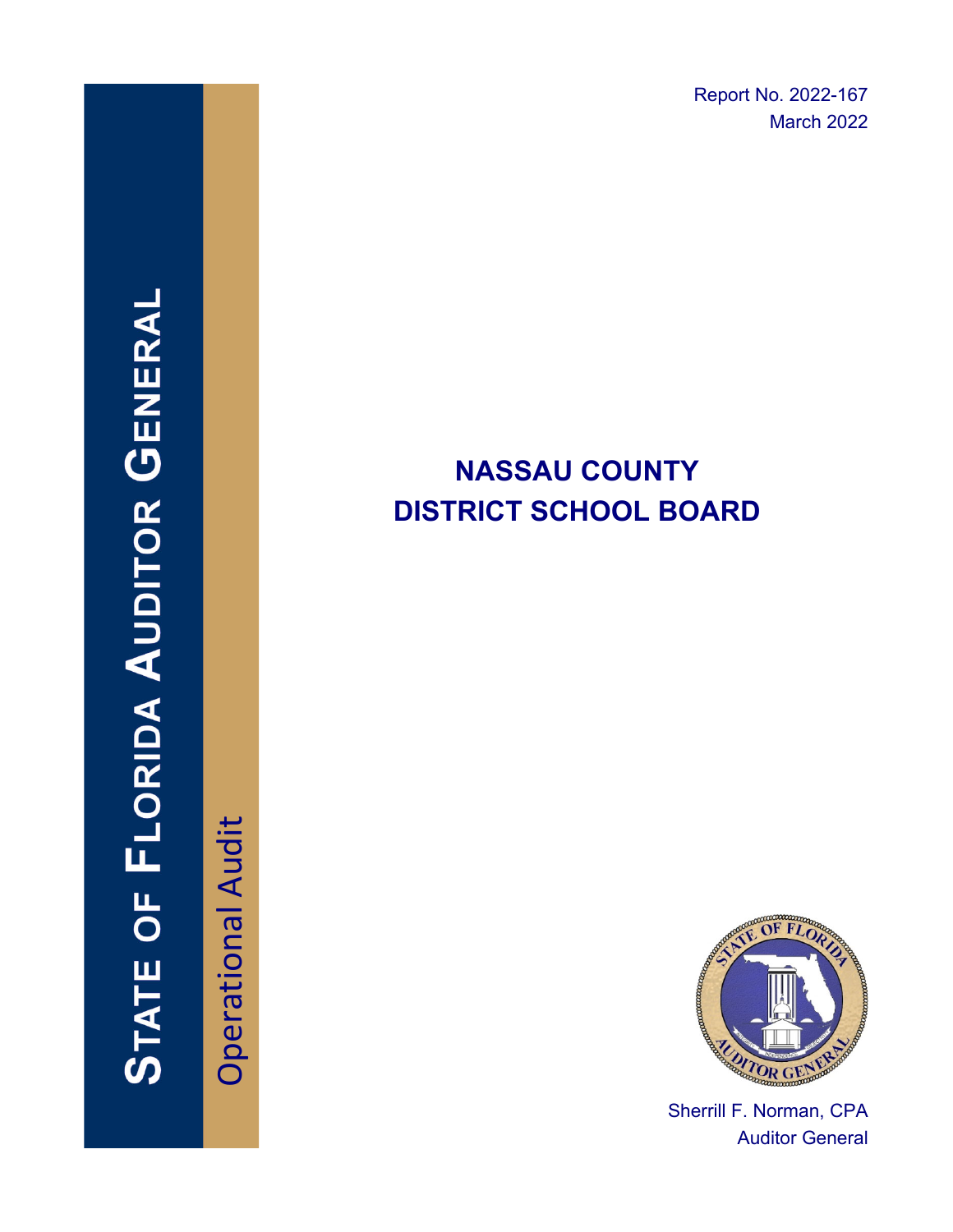### **Board Members and Superintendent**

During the 2020-21 fiscal year, Dr. Kathy K. Burns served as Superintendent of the Nassau County Schools and the following individuals served as School Board Members:

|                                    | District No. |
|------------------------------------|--------------|
| Donna Martin, Chair                | 1            |
| Gail G. Cook, Vice Chair           | 2            |
| Jamie Deonas                       | 3            |
| Dr. Cynthia Grooms from 11-17-20   | 4            |
| Russell L Johnson through 11-16-20 | 4            |
| Lissa Braddock                     | 5            |

The team leader was Ivo Njabe, CPA, and the audit was supervised by Dennis W. Gay, CPA.

Please address inquiries regarding this report to Edward A. Waller, CPA, Audit Manager, by e-mail at tedwaller@aud.state.fl.us or by telephone at (850) 412-2887.

This report and other reports prepared by the Auditor General are available at:

[FLAuditor.gov](http://flauditor.gov/)

Printed copies of our reports may be requested by contacting us at:

**State of Florida Auditor General** 

**Claude Pepper Building, Suite G74 · 111 West Madison Street · Tallahassee, FL 32399-1450 · (850) 412-2722**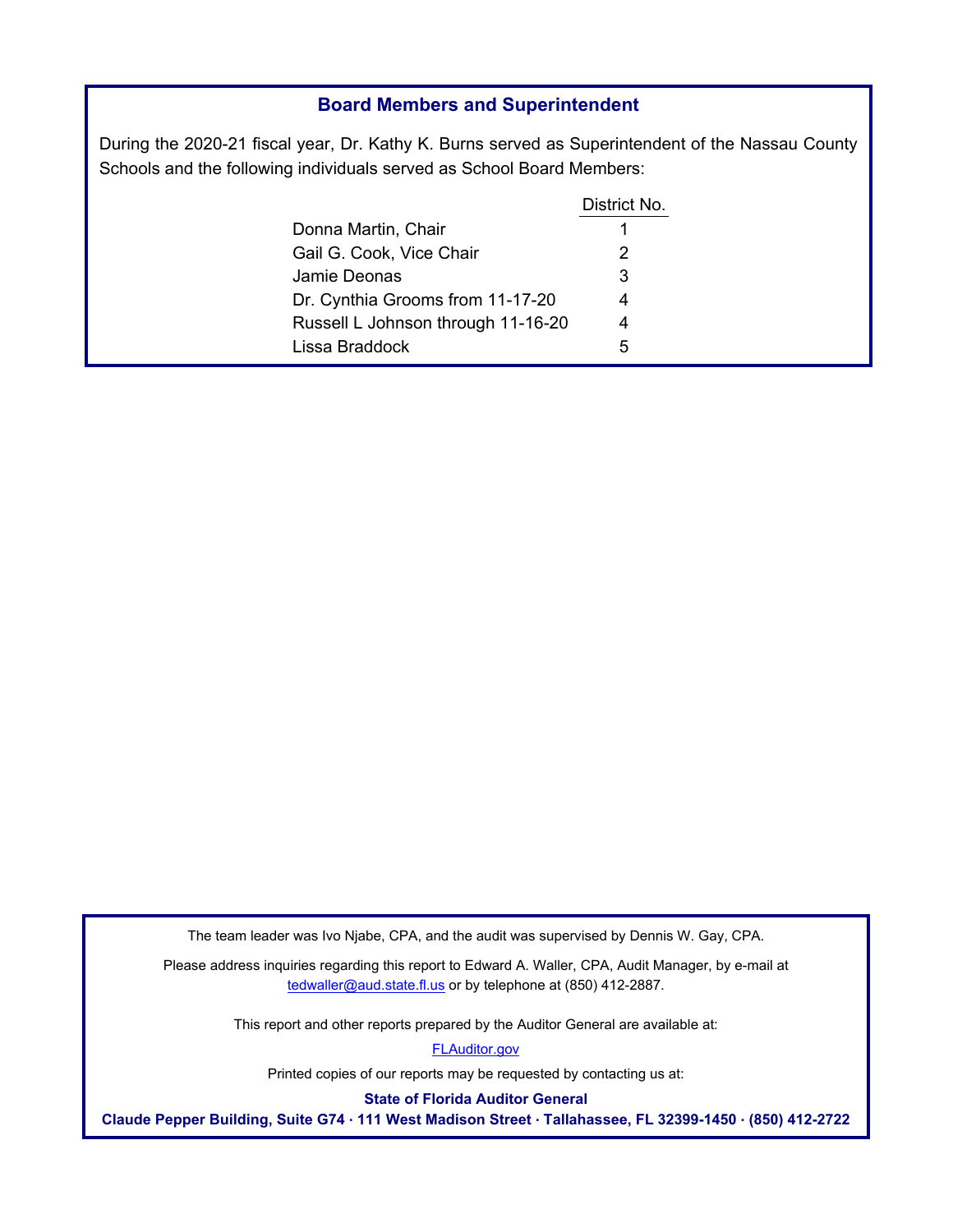# **NASSAU COUNTY DISTRICT SCHOOL BOARD**

# *SUMMARY*

This operational audit of the Nassau County School District (District) focused on selected District processes and administrative activities and included a follow-up on findings noted in our report No. 2019-140. Our operational audit disclosed the following:

**Finding 1:** District school safety policies and procedures need improvement to ensure and demonstrate compliance with State law.

**Finding 2:** District controls over contracting for construction and design services were not sufficient to ensure compliance with State law.

**Finding 3:** Contrary to State law, the District did not always obtain appropriate certified copies of recorded payment and performance bonds from construction and repair contractors before work commenced.

# *BACKGROUND*

The Nassau County School District (District) is part of the State system of public education under the general direction of the Florida Department of Education and is governed by State law and State Board of Education rules. Geographic boundaries of the District correspond with those of Nassau County. The governing body of the District is the Nassau County District School Board (Board), which is composed of five elected members. The elected Superintendent of Schools is the Executive Officer of the Board. During the 2020-21 fiscal year, the District operated 16 elementary, middle, and high schools and reported 12,007 unweighted full-time equivalent students.

# *FINDINGS AND RECOMMENDATIONS*

### **Finding 1: School Safety**

To provide for proper attention to the health, safety, and welfare of students and District staff, State law<sup>1</sup> requires the Board to formulate and prescribe policies and procedures for emergency drills associated with active shooter and hostage situations and the drills must be conducted at least as often as other emergency drills. Pursuant to the Florida Fire Prevention Code (Fire Code),<sup>2</sup> fire emergency egress drills must be conducted every month that a facility is in session. For the 2020-21 school year, the State Chief Financial Officer (CFO) provided guidance<sup>3</sup> that educational occupancies were to conduct at least four physical drills before replacing drills with fire safety education. In a memorandum dated August 7, 2020, the Florida Department of Education directed school district superintendents to use the guidance from

<sup>1</sup> Section 1006.07(4), Florida Statutes.

<sup>&</sup>lt;sup>2</sup> Section 20.2.4.2.3 of the Florida Fire Prevention Code, 7th Edition (2020).<br><sup>3</sup> Chief Financial Officer Directive 2020-13, which was prompted by the effects of the COVID-19 pandemic.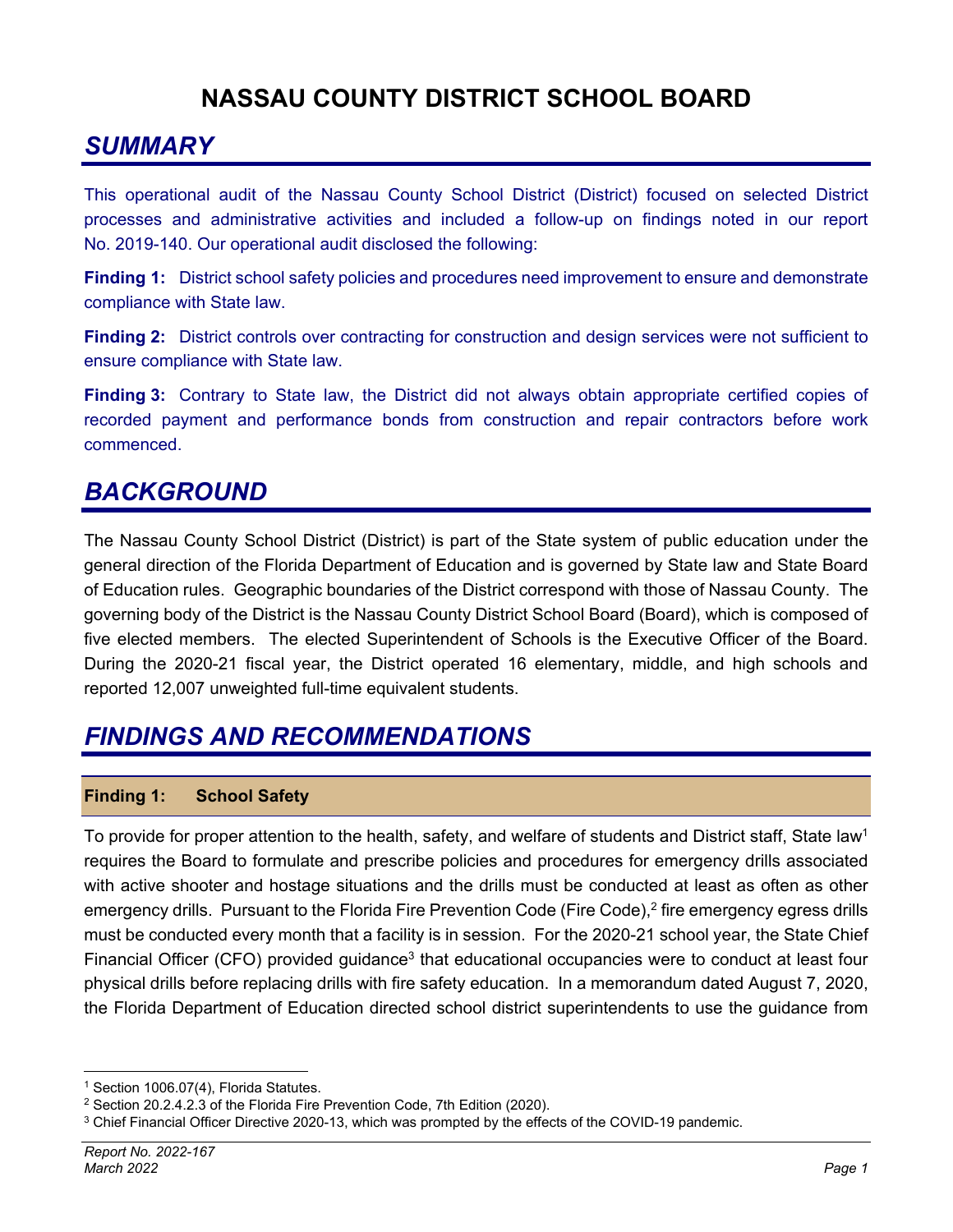the CFO as a reference in planning required school safety drills, including drills for active shooter and hostage situations.

To further provide for the protection and safety of school personnel, property, students, and visitors, State law4 requires the Board and Superintendent to partner with local law enforcement agencies to establish or assign one or more safe-school officers, such as school resource officers (SROs), school safety officers (SSOs), or school guardians at each school facility. SROs must undergo criminal background checks, drug testing, and a psychological evaluation, be certified law enforcement officers, and are required to complete mental health crisis intervention training using a curriculum developed by a national organization with expertise in mental health crisis intervention.

Our review of District procedures disclosed that emergency drills were required to be performed and documented on a District drill log, which was electronically submitted to the School Safety Specialist. As part of our audit, we requested for examination support for the 320 drills or applicable safety education sessions for all District schools during the 10-month period August 2020 through May 2021 (10 active shooter and hostage situation emergency drills or safety education sessions and 10 fire emergency drills or safety education sessions at each of the 16 District schools). According to District personnel, some schools conducted more than the minimum four physical drills before replacing the drills with safety education sessions while other schools conducted fewer than four physical drills or none at all. Our examination of the support provided disclosed that District records were not maintained to demonstrate the conduct of 70 (44 percent) of the 160 required active shooter and hostage situation drills or education sessions and 71 (44 percent) of the 160 required fire emergency drills or education sessions. In response to our inquiries, District personnel indicated that they misinterpreted the CFO guidance authorizing school safety education to replace physical drills and that the safety education was completed but not always documented and reported to the District Office.

The Board employed eight SSOs, each assigned to a different school, and a certified school guardian assigned to another District school. For the other schools, the Board contracted with the Nassau County Sheriff's Office (NCSO) and the Fernandina Beach Police Department (FBPD) for seven SROs. The contracts required the SROs to be certified deputies and, therefore, subject to criminal background checks, drug testing, and psychological evaluations but did not require SROs to complete the required mental health crisis intervention training. Upon our request, District records were not provided to demonstrate that the seven SROs had met any of these requirements.

Subsequent to our request, the District obtained support from the NCSO and the FBPD to verify that the requirements were met except that, as of June 30, 2021, four of the seven SROs had not completed mental health crisis intervention training and one SRO had not completed the psychological evaluation. In response to our inquiry, District personnel indicated that they rely on the NCSO and FBPD to ensure SRO criminal background checks, drug testing, and psychological evaluations are completed. District personnel also indicated that, because mental health crisis training sessions were at full capacity for the 2020-21 fiscal year, some SROs did not receive the training but are scheduled for training during the 2021-22 fiscal year.

<sup>4</sup> Section 1006.12, Florida Statutes.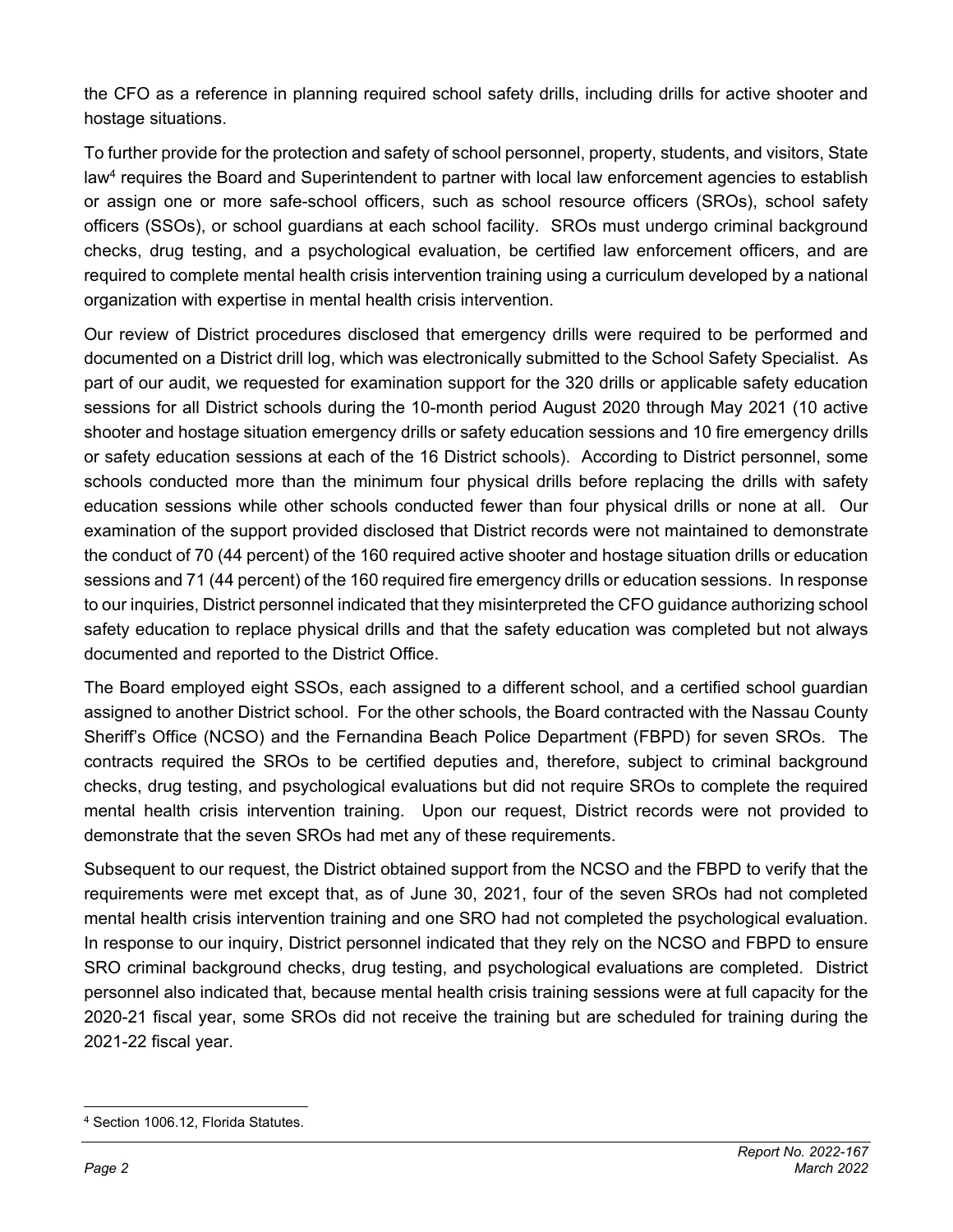Absent effective procedures to ensure and document that required emergency drills are timely conducted or alternative safety education is provided and documented verification that SROs meet all requirements, the District cannot demonstrate compliance with State law or that appropriate measures have been taken to promote student and staff safety.

**Recommendation: The District should enhance procedures to demonstrate compliance with State school safety laws. Such enhancements should include procedures ensuring and documenting that the District conducts required emergency drills and timely verifies that SROs meet all requirements. In addition, the District should ensure future contracts for SRO services require SROs to complete required mental health crisis intervention training.** 

### **Finding 2: Construction and Design Service Contract Administration**

State law<sup>5</sup> provides that the Board may employ procedures, such as the use of competitive bids or a construction management entity (CME), to contract for the construction or renovation of facilities. Florida Department of Education (FDOE) publications<sup>6</sup> require that the Board, unless other authorized contract processes are used, use the bidding process to award all construction projects of \$300,000 or more as required by State law.7 Alternatively, if the Board decides to employ a CME, the Board must select the CME pursuant to a competitive negotiation process outlined in State law<sup>8</sup> and may require the CME to offer a guaranteed maximum price (GMP), which allows for the difference between the actual cost of the project and the GMP amount, or net cost savings, to be returned to the District. Consequently, State law requires the District to competitively negotiate CME services and does not authorize the District to rely on another entity's selection process for similar services.

To help establish contracting and construction techniques, the FDOE publications<sup>9</sup> require the Board to provide the FDOE a brief description of the facilities procurement process for each project over \$300,000, prior to implementation. The description must name, for example, the architects and engineers of record for design and the contractor, CME, or design-build or program management entity. Also, State law<sup>10</sup> requires that, when an educational facility will have construction costs greater than \$50,000, the services of a registered architect be used to develop plans for the facility and the architect be selected pursuant to the State law competitive negotiation process.<sup>11</sup>

During the period November 2019 through May 2021, the District had seven significant construction projects in progress with contracts totaling \$9.5 million. To evaluate District controls over construction and design service contract administration during that period, we requested for examination District records supporting five construction projects in progress with contract amounts totaling \$2.7 million. We found that, for the Callahan Intermediate School Parent Pickup Lane Extension Project (Extension Project), the Yulee Primary School New Ceilings and Lighting Installation Project (Ceiling and Lighting Project), and the Yulee Middle School Re-roofing Project (Re-roofing Project), contrary to FDOE

<sup>5</sup> Section 1013.45(1), Florida Statutes.

<sup>&</sup>lt;sup>6</sup> Section 4.1 of the FDOE, Office of Education Facilities, publication, *State Requirements for Educational Facilities (2014)*.<br><sup>7</sup> Section 255.20, Florida Statutes.

<sup>&</sup>lt;sup>8</sup> Sections 255.103 or 287.055, Florida Statutes.<br><sup>9</sup> Section 4.2(2) of the FDOE, Office of Education Facilities, publication, State Requirements for Educational Facilities (2014).<br><sup>10</sup> Section 1013.45(4), Florida Statute

<sup>&</sup>lt;sup>11</sup> Section 287.055, Florida Statutes.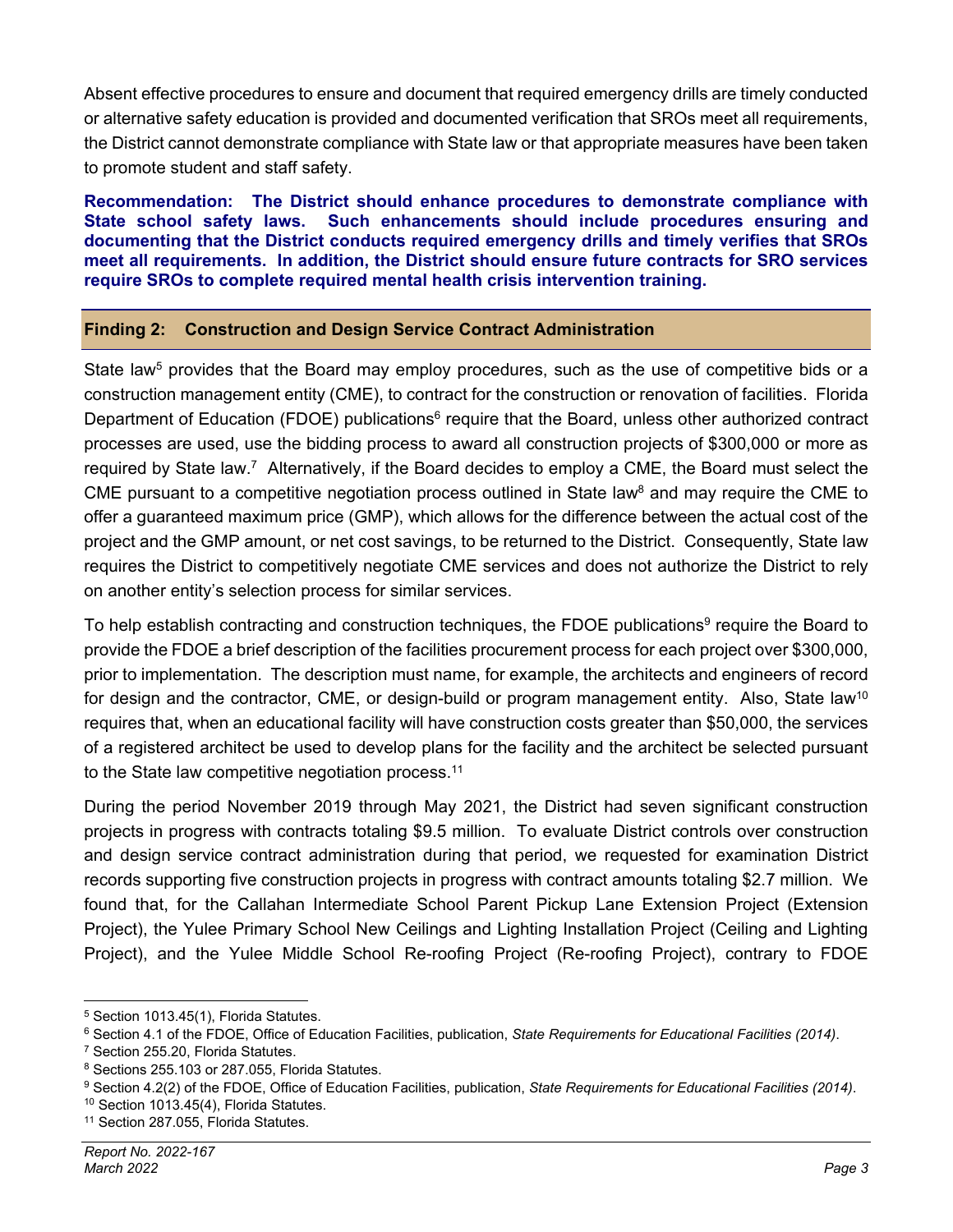publications, the District did not provide the FDOE descriptions of the facilities procurement processes. According to District personnel, this occurred due to staff turnover and oversights, and the District had not established procedures to comply with the FDOE requirement. We also noted that:

- For the Extension Project, District records indicated that the District solicited a proposal from a contractor who had entered a continuing CME contract with another school district. While the Board entered into a contract with the contractor, which required that a GMP be established, the subsequent Board-approved contract with the contractor set a \$705,220 fixed amount without reference to a GMP. According to District personnel, they intended to contract for the project through competitive bids; however, the contractor was not selected pursuant to required competitive selection processes for selecting a CME and no bids were solicited for the project. Consequently, District records did not demonstrate compliance with State law and FDOE publications requirements or that services for the project were obtained at appropriate levels of quality and the lowest possible cost.
- The estimated costs for the Ceiling and Lighting Project totaled \$560,131 and the Re-roofing Project estimated costs totaled \$384,955. According to District personnel, qualified building inspectors from the North East Florida Educational Consortium inspected the two projects and determined that the projects met applicable building code requirements; however, contrary to State law, District staff who were not registered architects designed these projects. In response to our inquiry, District personnel indicated that they initially thought that, since these projects were not complex, a registered architect would not be required. However, statutory requirements for design services and architect selection processes are based on estimated construction costs.

### **Recommendation: The District should enhance procedures to ensure that the District:**

- **Clearly establishes the contracting and construction techniques that the Board plans to employ for construction processes for each project over \$300,000 and, prior to implementation of the process, provides a description of that process to the FDOE as required.**
- **Complies with applicable competitive selection and negotiation requirements for selecting those who provide construction or design services and also complies with the requirement that those who provide applicable design services are registered architects.**

### **Finding 3: Payment and Performance Bonds**

State law<sup>12</sup> requires a person entering into a contract with the Board for a construction or repair project exceeding \$200,000 to execute and record in the public records a payment and performance bond with a State-authorized surety insurer. In addition, before commencing the work, the contractor must provide to the District a certified copy of the recorded bond. The bond guarantees payment of the contractor's obligation to those who furnish labor, services, or materials for the project, and protects the District from financial loss should the contractor fail to properly perform the contracted services.

During the period November 2019 through May 2021, the Board contracted with seven contractors for construction and repair projects, each exceeding \$200,000, and totaling \$9.5 million. As part of our audit procedures, we requested for examination the contractor payment and performance bonds for those projects. District records were not initially provided to demonstrate that six contractor payment and performance bonds were received; however, subsequent to our inquiry in June 2021, the District obtained

<sup>&</sup>lt;sup>12</sup> Section 255.05(1), Florida Statutes.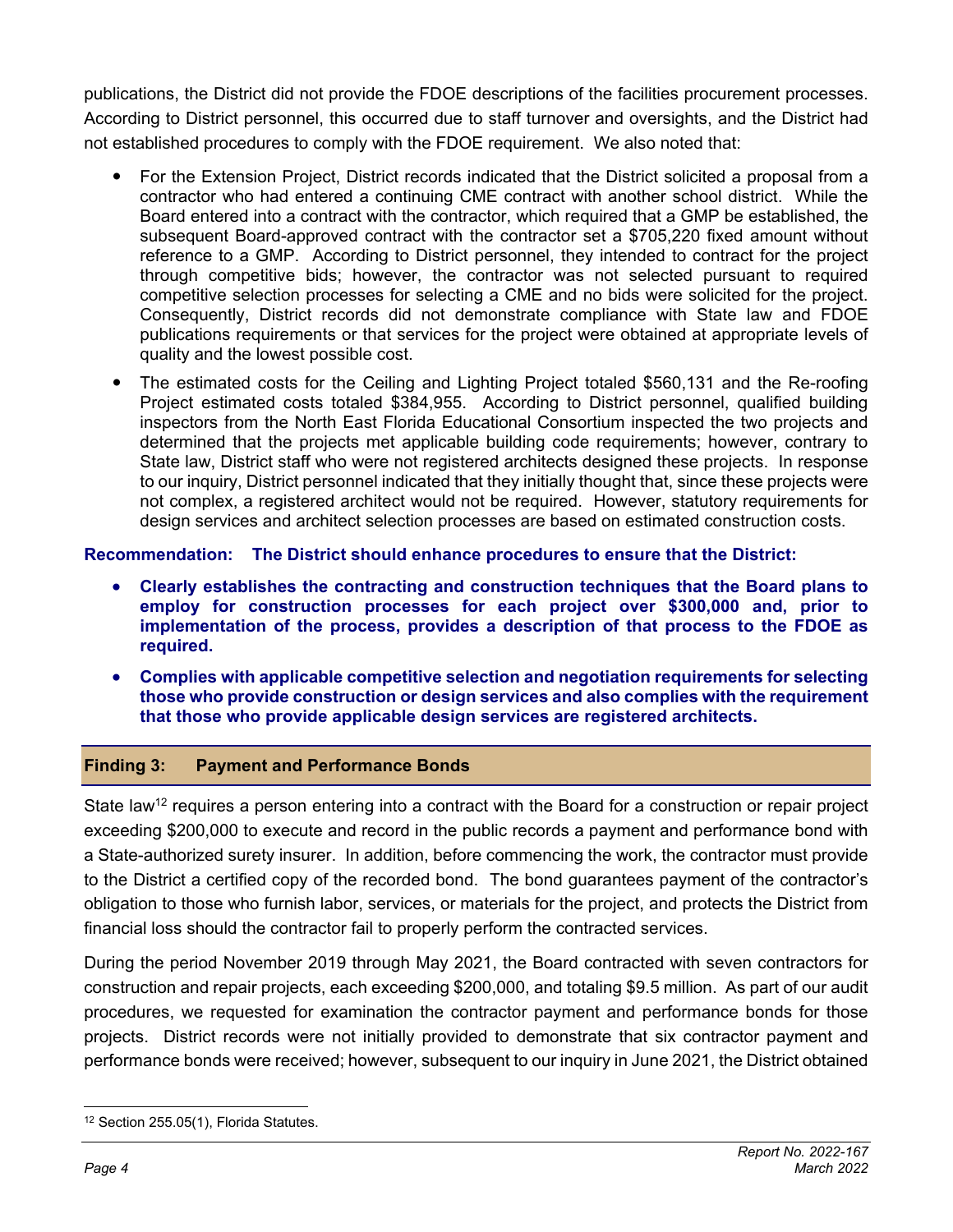payment and performance bonds with sureties for five projects totaling \$2,458,611. The District was unable to obtain the remaining bond for the Yulee Primary School New Ceilings and Lighting Installation Project which was completed in August 2021 with costs totaling \$560,131.

In response to our inquiries, District personnel indicated that certified copies of recorded payment and performance bonds were not timely obtained because of oversights due to staff turnover. Notwithstanding this response, our procedures do not substitute for proper internal controls to verify the existence of contractor payment and performance bonds. Without such procedures, the risk increases that the District may incur unnecessary costs if contractors fail to pay all workers and suppliers associated with a project or do not properly perform contracted services.

### **Recommendation: The District should, for future construction or repair projects with costs that will exceed \$200,000, comply with State law by obtaining appropriate certified copies of recorded payment and performance bonds from contractors before work commences.**

# *PRIOR AUDIT FOLLOW-UP*

The District had taken corrective actions for findings included in our report No. 2019-140.

# *OBJECTIVES, SCOPE, AND METHODOLOGY*

The Auditor General conducts operational audits of governmental entities to provide the Legislature, Florida's citizens, public entity management, and other stakeholders unbiased, timely, and relevant information for use in promoting government accountability and stewardship and improving government operations.

We conducted this operational audit from March 2021 through September 2021 in accordance with generally accepted government auditing standards. Those standards require that we plan and perform the audit to obtain sufficient, appropriate evidence to provide a reasonable basis for our findings and conclusions based on our audit objectives. We believe that the evidence obtained provides a reasonable basis for our findings and conclusions based on our audit objectives.

This operational audit focused on selected District processes and administrative activities, including, but not limited to, public meetings and communications, school safety, fiscal transparency, compensation, construction, revenues, and other expenses. For those areas, our audit objectives were to:

- Evaluate management's performance in establishing and maintaining internal controls, including controls designed to prevent and detect fraud, waste, and abuse, and in administering assigned responsibilities in accordance with applicable laws, rules, regulations, contracts, grant agreements, and other guidelines.
- Examine internal controls designed and placed in operation to promote and encourage the achievement of management's control objectives in the categories of compliance, economic and efficient operations, reliability of records and reports, and safeguarding of assets, and identify weaknesses in those controls.
- Determine whether management had taken corrective actions for findings included in our report No. 2019-140.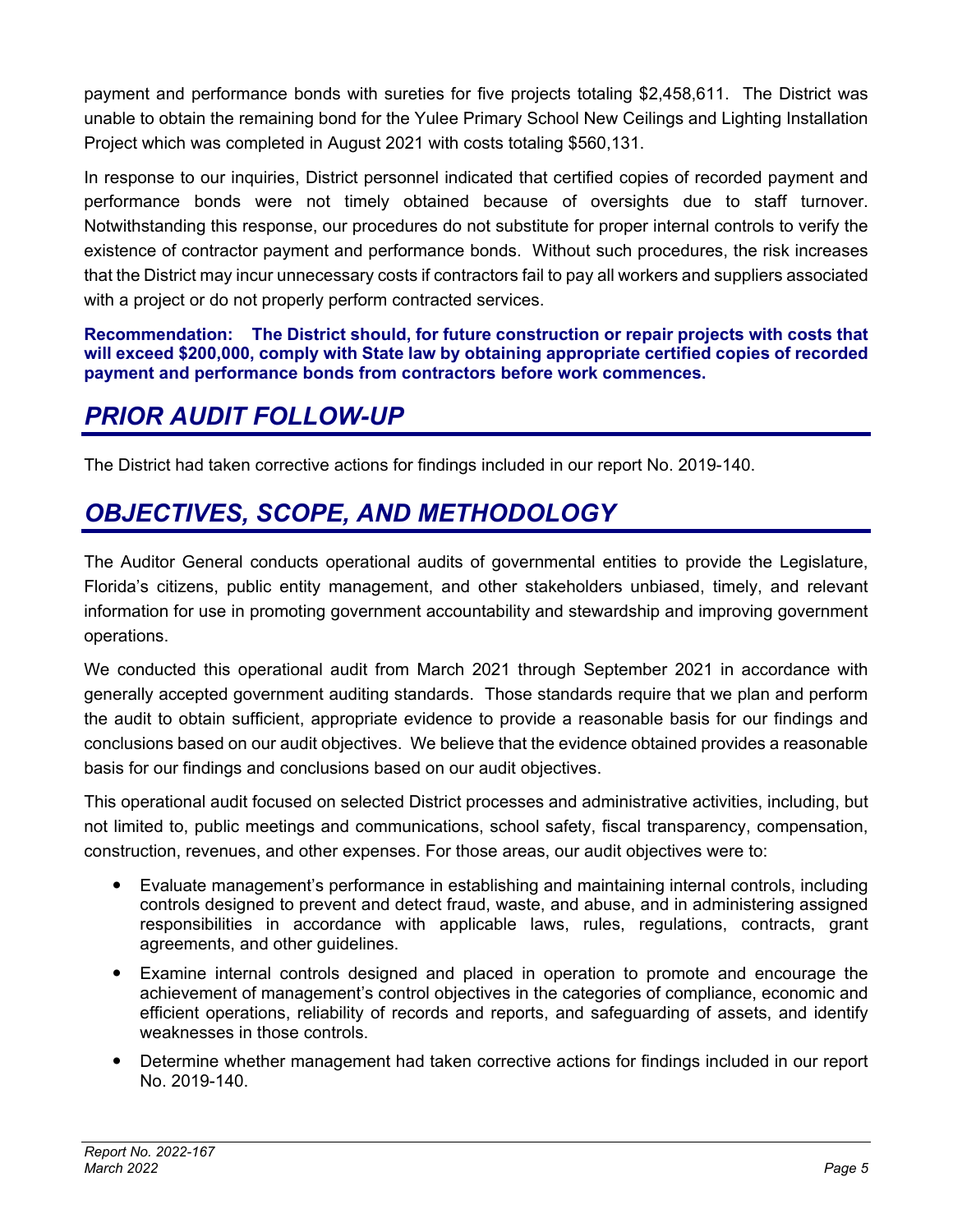Identify statutory and fiscal changes that may be recommended to the Legislature pursuant to Section 11.45(7)(h), Florida Statutes.

This audit was designed to identify, for those areas included within the scope of the audit, weaknesses in management's internal controls significant to our audit objectives; instances of noncompliance with applicable laws, rules, regulations, contracts, grant agreements, and other guidelines; and instances of inefficient or ineffective operational policies, procedures, or practices. The focus of this audit was to identify problems so that they may be corrected in such a way as to improve government accountability and efficiency and the stewardship of management. Professional judgment has been used in determining significance and audit risk and in selecting the particular transactions, legal compliance matters, records, and controls considered.

As described in more detail below, for those programs, activities, and functions included within the scope of our audit, our audit work included, but was not limited to, communicating to management and those charged with governance the scope, objectives, timing, overall methodology, and reporting of our audit; obtaining an understanding of the program, activity, or function; identifying and evaluating internal controls significant to our audit objectives; exercising professional judgment in considering significance and audit risk in the design and execution of the research, interviews, tests, analyses, and other procedures included in the audit methodology; obtaining reasonable assurance of the overall sufficiency and appropriateness of the evidence gathered in support of our audit findings and conclusions; and reporting on the results of the audit as required by governing laws and auditing standards.

Our audit included transactions, as well as events and conditions, occurring during the 2020-21 fiscal year audit period, and selected District actions taken prior and subsequent thereto. Unless otherwise indicated in this report, these records and transactions were not selected with the intent of statistically projecting the results, although we have presented for perspective, where practicable, information concerning relevant population value or size and quantifications relative to the items selected for examination.

An audit by its nature does not include a review of all records and actions of management, staff, and vendors, and as a consequence, cannot be relied upon to identify all instances of noncompliance, fraud, waste, abuse, or inefficiency.

In conducting our audit, we:

- Reviewed applicable laws, rules, Board policies, and District procedures, and other guidelines, and interviewed District personnel to obtain an understanding of applicable processes and administrative activities.
- Reviewed District information technology (IT) policies and procedures to determine whether the policies and procedures addressed certain important IT control functions, such as security, systems development and maintenance, network configuration management, system backups, and disaster recovery.
- Evaluated Board security policies and District procedures governing the classification, management, and protection of sensitive and confidential information.
- Evaluated District procedures for protecting the sensitive personal information of students, including social security numbers. Specifically, from the population of 25 individuals who had access to sensitive personal student information, we examined the access privileges of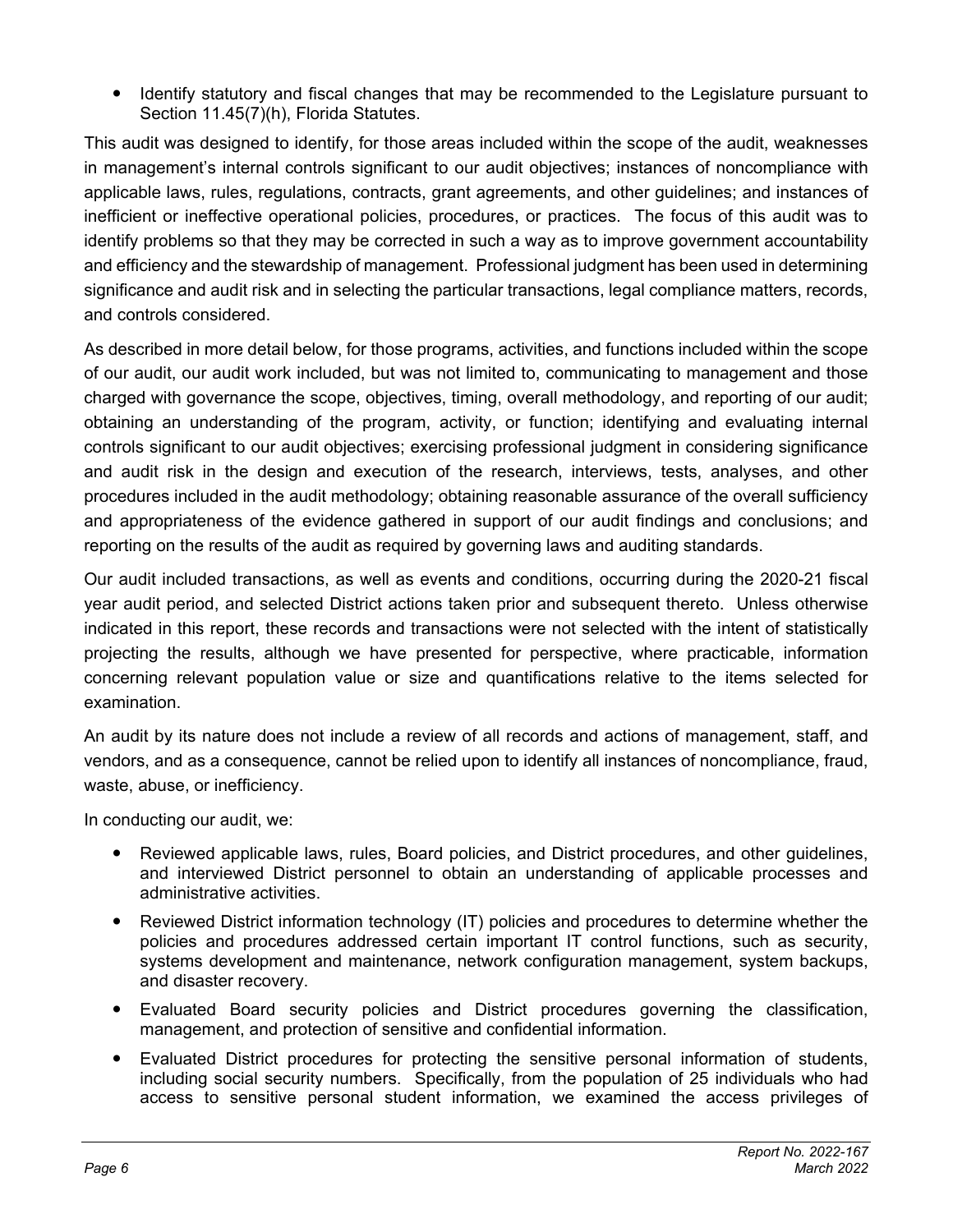20 selected employees to evaluate the appropriateness and necessity of the access privileges based on the employee's assigned job responsibilities.

- Examined District records to determine whether the District had developed an anti-fraud policy and procedures to provide guidance to employees for communicating known or suspected fraud to appropriate individuals.
- Analyzed the District's General Fund total unassigned and assigned fund balances at June 30, 2021, to determine whether the total was less than 3 percent of the fund's revenues, as specified in Section 1011.051, Florida Statutes. We also performed analytical procedures to evaluate the District's ability to make future debt service payments.
- Examined the District Web site to determine whether the 2020-21 fiscal year proposed, tentative, and official budgets were prominently posted pursuant to Section 1011.035(2), Florida Statutes. In addition, we determined whether the Web site contained the required graphical representations, for each public school within the District and for the District, of summary financial efficiency data and fiscal trend information for the previous 3 years, and a link to the Web-based fiscal transparency tool developed by the Florida Department of Education (FDOE).
- From the population of expenditures totaling \$8.6 million and transfers totaling \$2.8 million during the audit period from nonvoted capital outlay tax levy proceeds, Public Education Capital Outlay funds, and other restricted capital project funds, examined documentation supporting 43 selected expenditures totaling \$4.7 million and \$2.8 million, respectively, to determine District compliance with the restrictions imposed on the use of these resources, such as compliance with Section 1011.71(2), Florida Statutes.
- During the 2020-21 fiscal year, the District had seven significant construction projects in progress with contract costs totaling \$9.5 million. As part of our audit procedures, we evaluated District administration of five construction projects in progress during November 2019 through May 2021 with contract amounts totaling \$2.7 million for parent pickup lanes, ceiling and light renovations, drainage improvements, and reroofing.
- From the seven significant construction projects in process during the audit period with contracts totaling \$9.5 million, examined documentation for the Callahan Intermediate School Parent Pickup Lane Extension and Yulee Primary School New Ceiling and Lighting Installation Projects in progress with contract amounts totaling \$1.2 million to determine compliance with Board policies and District procedures and applicable provisions of State law and rules. Specifically, we:
	- o Evaluated District procedures for monitoring subcontractor selection and licensure and examined District records to determine whether the sufficiency of such procedures ensured that subcontractors were properly selected and licensed.
	- $\circ$  Examined District records to determine whether architects were properly selected pursuant to Section 287.055, Florida Statutes, and whether the District determined the architects were adequately insured.
	- $\circ$  Examined District records to determine whether the construction manager was properly selected pursuant to Section 255.103, Florida Statutes.
	- $\circ$  Determined whether the Board established appropriate policies and District procedures addressing the negotiation and monitoring of general conditions costs.
	- $\circ$  Examined District records to determine whether District procedures for monitoring payments totaling \$1.2 million were adequate and payments were sufficiently supported.
- Examined contractor payment and performance bonds for the seven construction projects in progress during the audit period with contract amounts exceeding \$200,000 to determine whether the contractors furnished payment and performance bonds pursuant to Section 1013.47, Florida Statutes.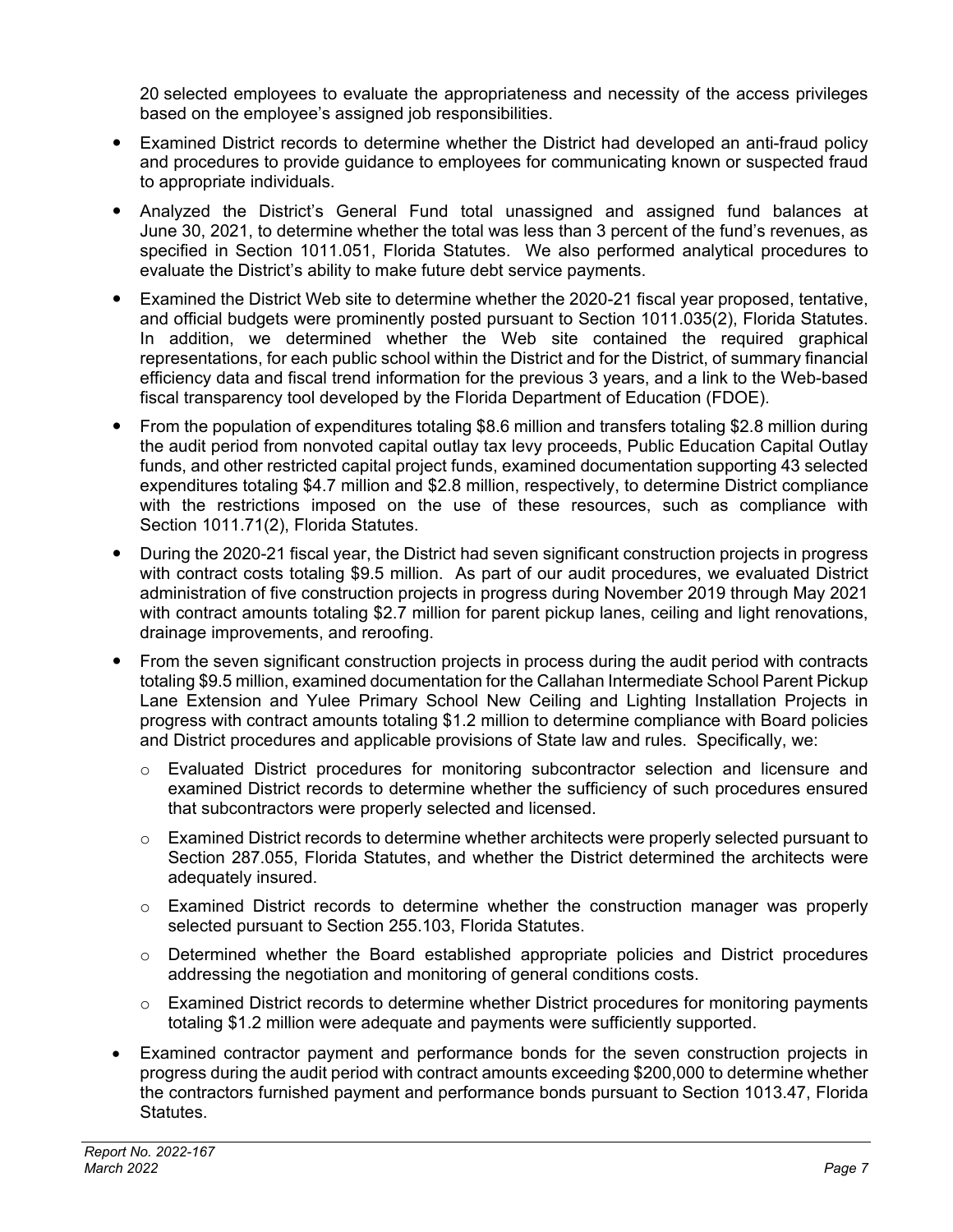- For the one land acquisition during the audit period totaling \$425,000, reviewed the property appraisals and environmental studies obtained by the District pursuant to the requirements of Sections 1013.14 and 1013.365, Florida Statutes, to determine whether the properties were appropriately valued for financial reporting purposes and whether any conditions were identified that may result in environmental liabilities to the District.
- Examined District records to determine whether the Board had adopted appropriate school safety policies and the District implemented procedures to ensure the health, safety, and welfare of students and compliance with Sections 1006.07, 1006.12, 1006.13, 1011.62(15), and 1012.584, Florida Statutes.
- Examined District records to determine whether the Board had adopted appropriate mental health awareness policies and the District implemented procedures to promote the health, safety, and welfare of students and ensure compliance with Sections 1011.62(16) and 1012.584, Florida Statutes, and SBE Rule 6A-1.094124(4), Florida Administrative Code.
- From the population of \$347,386 total workforce education program funds expenditures during the period July 2020 through February 2021, examined District records supporting 14 selected expenditures totaling \$254,790 to determine whether the District used the funds for authorized purposes (i.e., not used to support K-12 programs or District K-12 administrative costs).
- From the population of 33,266 contact hours reported for 145 adult general education instructional students during Fall 2020 Semester, examined District records supporting 1,495 reported contact hours for 25 selected students to determine whether the District reported the instructional contact hours in accordance with State Board of Education (SBE) Rule 6A-10.0381, Florida Administrative Code.
- Examined District records supporting teacher salary increase allocation payments totaling \$2.1 million to 829 instructional personnel and the reports submitted to the FDOE (salary distribution plan and expenditure report) to determine whether the District submitted required reports to the FDOE and used the funds in compliance with Section 1011.62(18), Florida Statutes.
- From the compensation payments totaling \$92.1 million to 2,094 employees during the audit period, examined District records supporting compensation payments totaling \$61,810 to 35 selected employees to determine the accuracy of the rate of pay and whether supervisory personnel reviewed and approved employee reports of time worked.
- From the population of overtime payments totaling \$73,378 to 72 employees during the audit period, examined District records supporting overtime payments totaling \$48,854 to 14 selected employees to determine whether Board policies and District procedures were adequate and the supporting documentation evidenced the approval of, and necessity for, the overtime payments.
- Evaluated the effectiveness of Board policies and District procedures for ethical conduct for instructional personnel and school administrators, including reporting responsibilities related to employee misconduct which affects the health, safety, or welfare of a student, to determine the sufficiency of those policies and procedures to ensure compliance with Section 1001.42(6), Florida Statutes.
- From the population of contracted services expenditures totaling \$2.4 million for 149 contracts during the period July 2020 through February 2021, examined supporting documentation, including the 26 contracts, for 26 selected expenditures totaling \$1.3 million to determine whether:
	- $\circ$  The District complied with applicable competitive selection requirements (e.g., SBE Rule 6A-1.012, Florida Administrative Code).
	- $\circ$  The contracts clearly specified deliverables, time frames, documentation requirements, and compensation.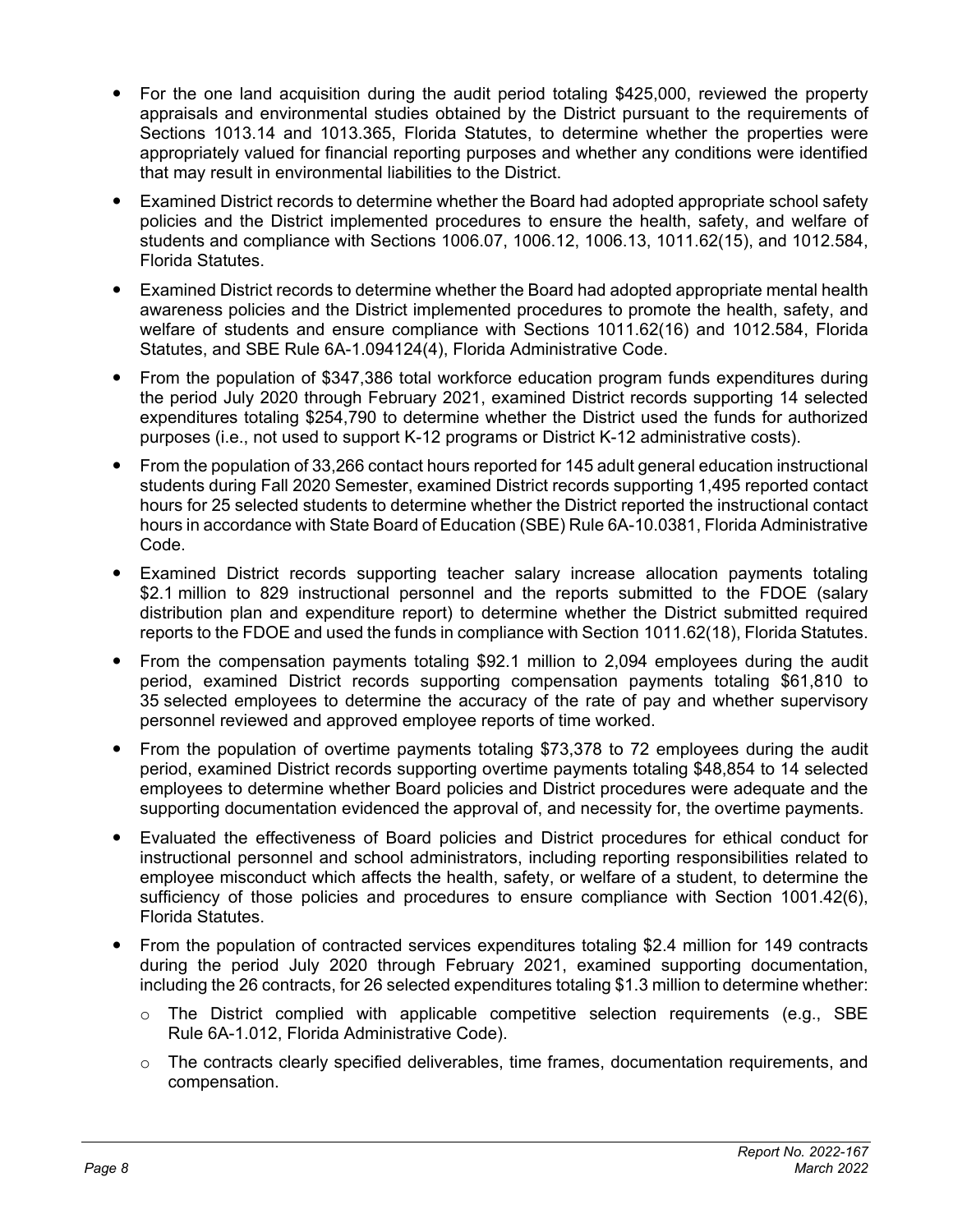- $\circ$  District records evidenced that services were satisfactorily received and conformed to contract terms before payment.
- $\circ$  The payments complied with contract provisions.
- Determined whether non-compensation expenditures were reasonable, correctly recorded, adequately documented, for a valid District purpose, properly authorized and approved, and in compliance with applicable State laws, SBE rules, contract terms and Board policies; and applicable vendors were properly selected. Specifically, from the population of non-compensation expenditures totaling \$32.8 million for the audit period, we evaluated documentation supporting 40 selected payments for general expenditures totaling \$8.7 million.
- Reviewed Board policies and District procedures related to identifying potential conflicts of interest. For the five Board members and Superintendent who were required to file statements of financial interests, we reviewed Florida Department of State, Division of Corporation, records; statements of financial interests; and District records to identify any potential relationships with District vendors that represent a potential conflict of interest.
- Communicated on an interim basis with applicable officials to ensure the timely resolution of issues involving controls and noncompliance.
- Performed various other auditing procedures, including analytical procedures, as necessary, to accomplish the objectives of the audit.
- Prepared and submitted for management response the findings and recommendations that are included in this report and which describe the matters requiring corrective actions. Management's response is included in this report under the heading *MANAGEMENT'S RESPONSE*.

# *AUTHORITY*

Section 11.45, Florida Statutes, requires that the Auditor General conduct an operational audit of each school district on a periodic basis. Pursuant to the provisions of Section 11.45, Florida Statutes, I have directed that this report be prepared to present the results of our operational audit.

Sheries F. Norman

Sherrill F. Norman, CPA Auditor General